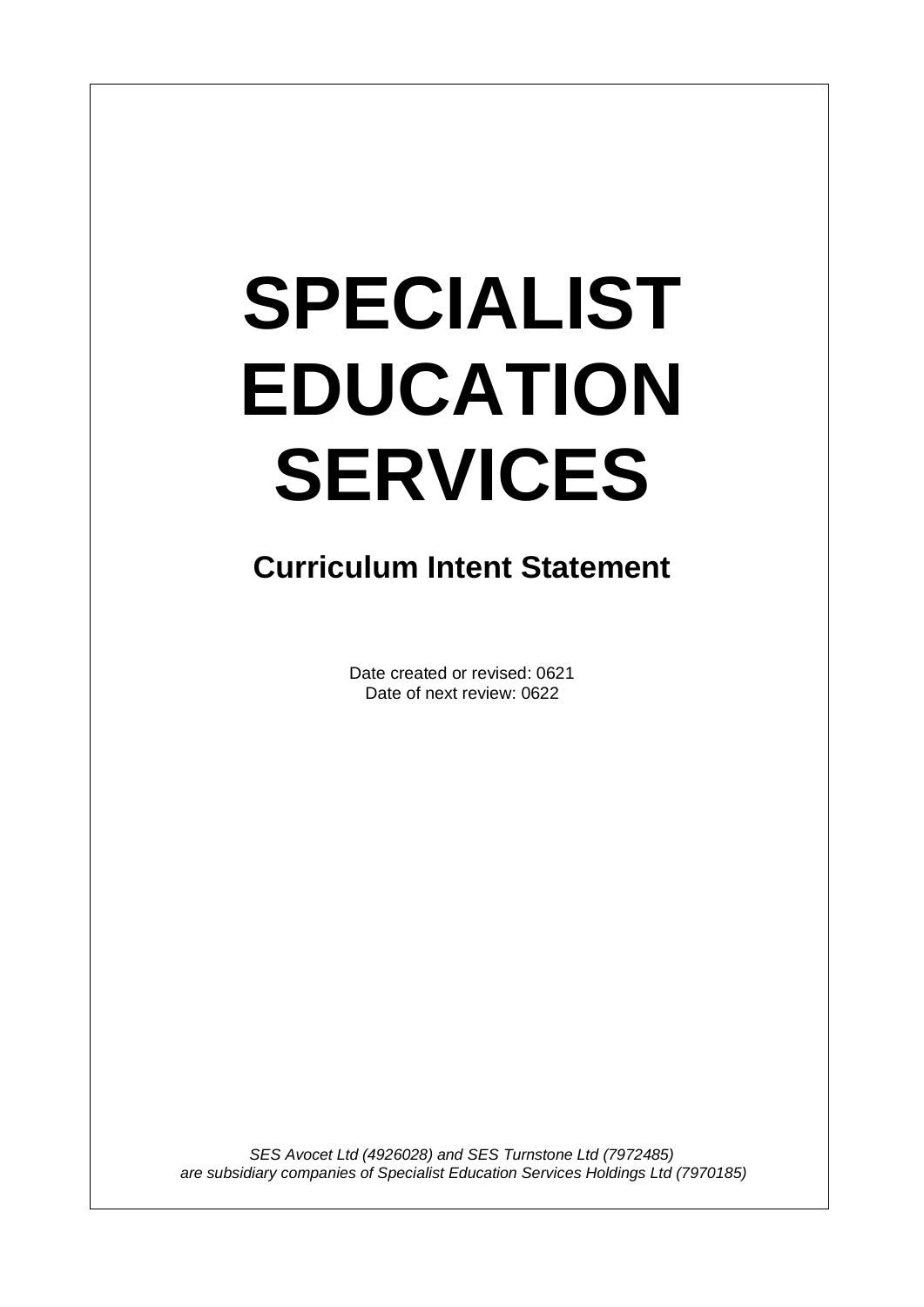#### **CONTENTS**

| 1              | <b>OUR VISION STATEMENT VALUES</b>                                                                      | 2              |
|----------------|---------------------------------------------------------------------------------------------------------|----------------|
| $\overline{2}$ | THE EDUCATIONAL AIMS OF SPECIALIST EDUCATION SERVICES                                                   | $\overline{2}$ |
| 3              | OUR BELIEF IN A POSITIVE PSYCHOLOGY                                                                     | 3              |
| 4              | <b>LEARNING CENTRE CURRICULUM</b>                                                                       | $\overline{4}$ |
| 5              | 24 HOUR LEARNING: A TOTAL LEARNING ENVIRONMENT                                                          | 5              |
| 6              | PERSONALISED LEARNING - CURRICULUM IMPLEMENTATION                                                       | $\overline{7}$ |
| $\overline{7}$ | <b>MEASURING PROGRESS - CURRICULUM IMPACT</b>                                                           | 8              |
| 8              | POST 16 EDUCATION                                                                                       | 9              |
| 9              | Appendix: The Pan Process: Portfolio of Achievements and Needs: Integrating<br><b>Learning And Care</b> | 10             |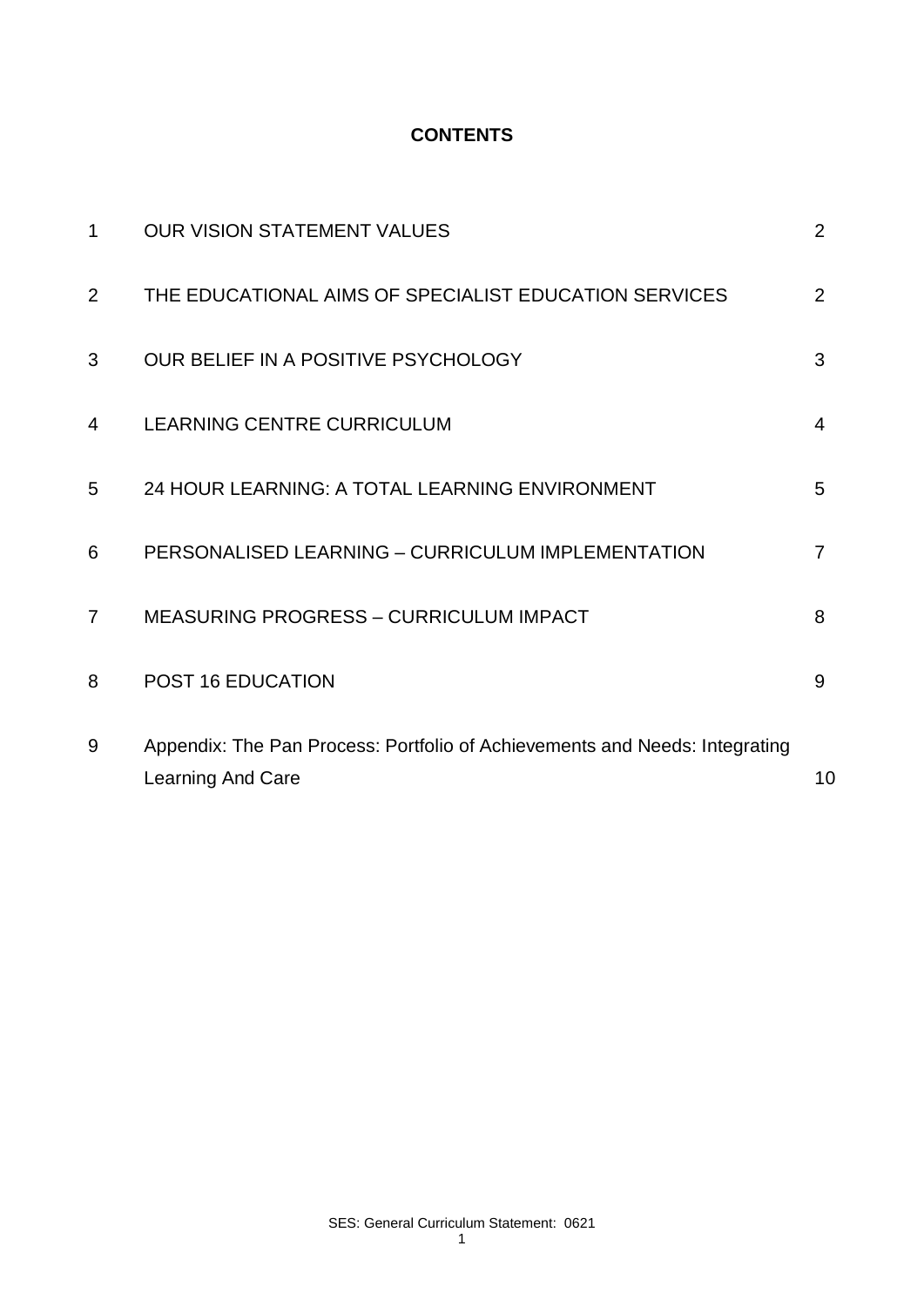#### **1 OUR VISION STATEMENT VALUES**

Specialist Education Services is a forward-looking company, adopting a "learning without limits" philosophy. This means that adults in our establishments have a passionate conviction that all our students are able to achieve; adults are optimistic about success and accept no restriction on what is possible with the students in our care, and whose education is in our hands.

- $\checkmark$  we believe in a 'no limits' approach to helping children
- $\checkmark$  we believe in children's abilities and potential
- $\checkmark$  we believe in unconditional positive regard
- $\checkmark$  we believe our children deserve fun and happiness in childhood
- $\checkmark$  we believe in a 'can do' philosophy
- $\checkmark$  we believe in success and learning from mistakes
- $\checkmark$  we believe intelligence is multifaceted
- $\checkmark$  we believe learning is a lifelong process
- $\checkmark$  we believe creativity and imagination are the keys to developing passions and talents, and preparing for life in a rapidly changing world
- $\checkmark$  we believe assessment of progress is based on improvements on 'previous' best'
- $\checkmark$  we are future orientated

We constantly strive to integrate health, social work and educational perspectives and incorporate best practice from the different approaches in a holistic, nurturing, learning environment.

#### **2 THE EDUCATIONAL AIMS OF SPECIALIST EDUCATION SERVICES**

The stated educational purpose of SES establishments is to achieve the highest possible standard of educational achievement, as measured by:

- $\checkmark$  A movement from disaffection to engagement in the learning process
- $\checkmark$  Improvements in behaviour conducive to learning
- $\checkmark$  A growing enthusiasm for learning
- $\checkmark$  Specific and generalised achievements
- $\checkmark$  Tangible accredited outcomes
- $\checkmark$  Emerging gifts, talents and passions
- $\checkmark$  National accreditation

#### **In doing this our philosophy is to make the curriculum fit the child not the child fit the curriculum.**

Our curriculum aspires to broaden students' horizons, stimulate their interest and discover a love of learning. Irrespective of their personal challenges and starting points, we believe all students have the potential to learn, be happy and become successful within society. Our intention is to foster a sense of optimism that prepares them for their journey through life.

Specifically, our curriculum aims for all students to: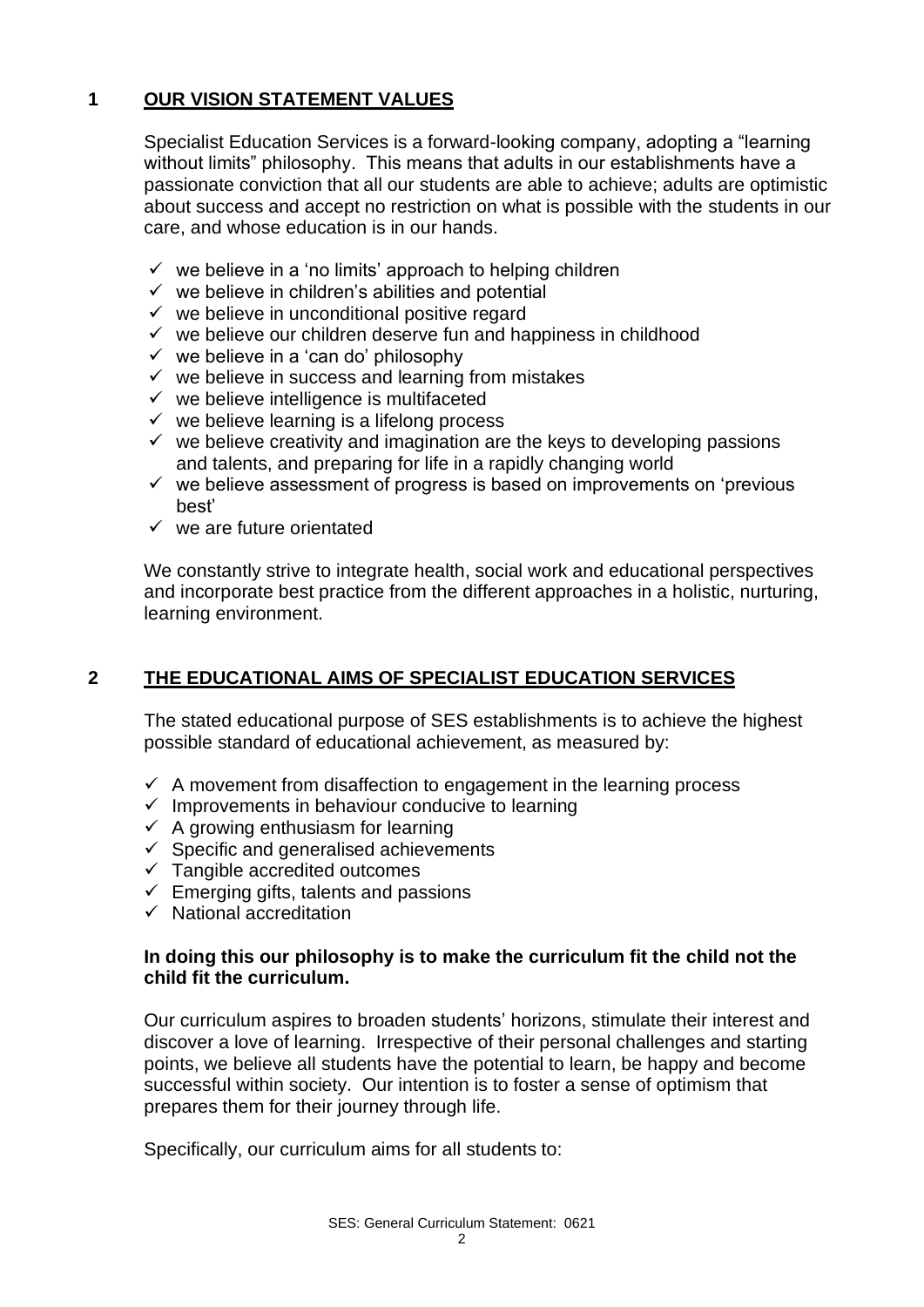- Experience learning opportunities that provide a rich childhood, building their aspirations, hopes, gifts, happiness and sense of fun.
- Have the necessary personal, emotional and social developmental skills for a successful life.
- Be a functional reader and writer, alongside an increasingly broad and rich vocabulary to describe the world.
- Possess functional maths and computing skills.
- To be physically fit and healthy.
- Achieve positive mental health and well being.
- Be prepared for purposeful and fulfilling working lives.
- To be equipped with practical life skills in the areas of finance, home management, self care, travel, and social skills and relationships.
- To develop experience and knowledge of enterprise, recognising the opportunities it affords.
- Be ready to access further education, training or employment.
- Understand how to develop friendships and sustain healthy relationships, transferring these skills into adulthood.
- Develop a sense of resilience and determination, allowing them to overcome personal barriers.
- Understand appropriate risk taking, make safe choices and foster a willingness to try new challenges.
- Possess respect for self and others identity, views and beliefs.
- Know who they are and can be, discovering their personal potential and how they can contribute to society.
- Experience the outdoors as well as creative and expressive arts to unlock a sense of exploration.
- Try new things, visit different places and meet different people.

#### **3 OUR BELIEF IN A POSITIVE PSYCHOLOGY**

Most if not all students admitted to our establishments will have been in repeated failure situations both in mainstream settings and possibly in previous special school settings. They generally arrive with a history of poor attendance, placement gaps and a multitude of exclusions from school, and have therefore missed significant periods of education. They will almost certainly have Education, Health and Care Plans (EHCP).

Students often come from backgrounds of deprivation and have experienced significant adversity and trauma throughout their lives. These adverse childhood experiences and high levels of adversity potentially impact on longer term health in adulthood, mental health, social skills and their stress regulation systems. As a result, they are likely to have missed out on significant chunks of learning experience due to the secondary behavioural barriers created.

Therefore, the starting points for our students are almost inevitably extremely low relative to their cognitive potential. There may well be a complicated picture of educational dysfunction and mental health issues labelled under such headings as:

- Complex Social Emotional and Mental Health difficulties
- Attachment Difficulties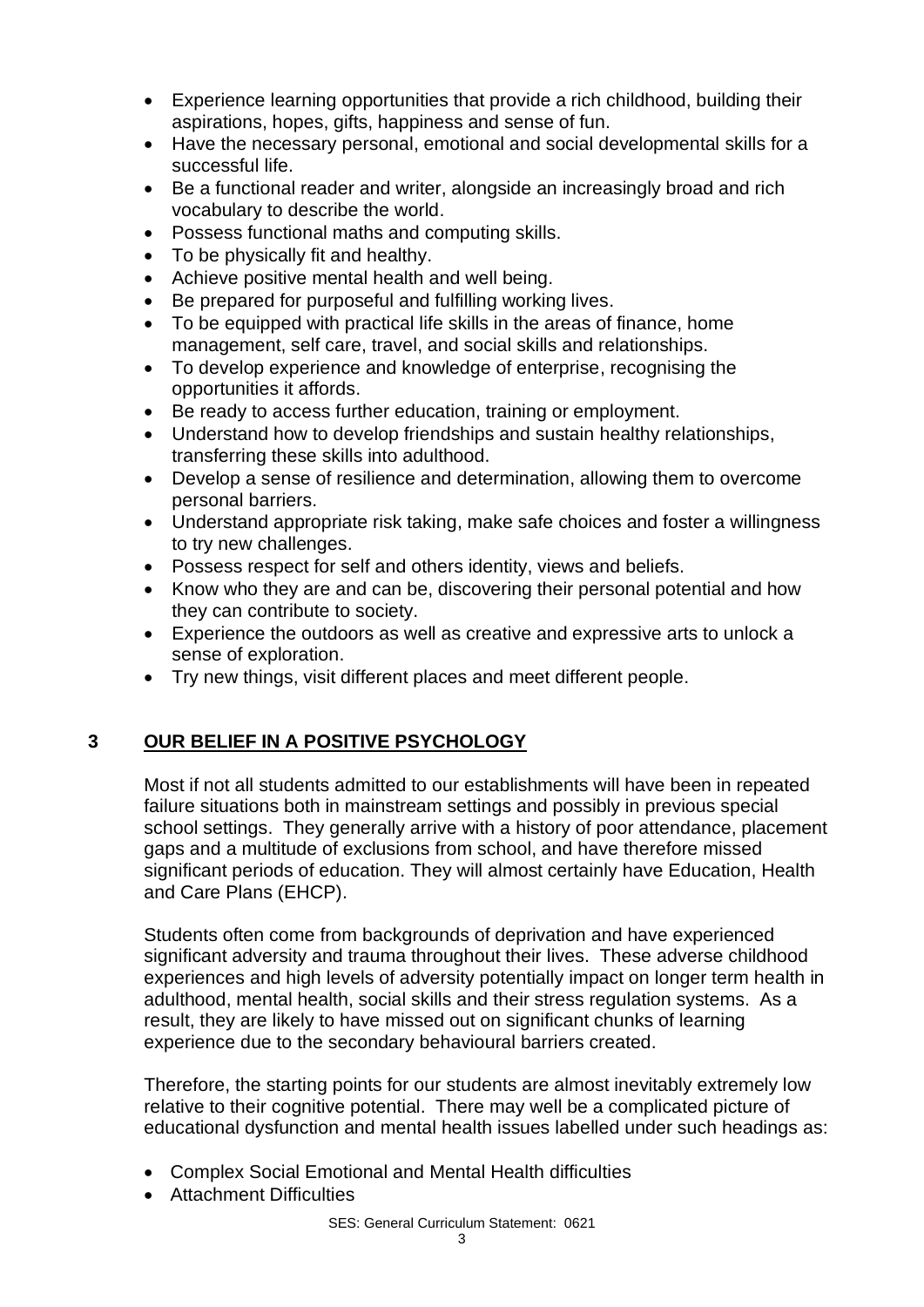- General Learning Difficulties
- Specific Learning Difficulties
- Developmental Delay
- Attentional Problems

All of these require targeted individualised support. At the centre of this is a 'no limits' highly personalised education recovery package developed from their Portfolio of Achievements and Needs (see Appendix A). Our students need an holistic framework of care, support and guidance for them to start to re-engage in the learning process. Turnstone House and Avocet House provide such a framework of high quality care and therapeutic intervention embedded in a highly personalised learning experience.

Our Development and Learning PAN planning structures summarise the young person's achievements and needs, as well as identifying desired outcomes, in six dimensions:

- Education training and employment
- Social emotional and mental health
- Physical health and medical conditions
- Family relationships and identity
- Practical life skills for independent living
- Living arrangements and support beyond SES

The Learning Centre create a bespoke pathway that feeds into the Learning dimension of their Development and Learning Plan.

#### **We accept no barriers to innovation, creativity and response in order to reawaken a passion for learning in each student.**

#### **4 LEARNING CENTRE CURRICULUM**

Our curriculum places a high priority on the core skills of Literacy, Numeracy, Personal, Emotional and Social Development, and Relationships and Sex Education, as well as a broad exposure to stimulating spiritual, moral, social and cultural experiences. Beyond that the curriculum response is specific and individually tailored to make it relevant and motivating.

As a result of their fragmented educational and care, our students are likely to have missed positive early childhood learning experiences and may not have attained age related developmental milestones. Focusing on concepts including information processing, development of language and memory, and reasoning is essential to build the necessary skills for learning. Therefore, a focus on play, early reading and writing, maths, language acquisition and social interaction may be essential to enable students to progress to their next stage of development.

In most circumstances, students coming to SES will likely exhibit language and communication difficulties. This is especially apparent with their vocabulary, with significant deficits and gaps in emotionally language creating barriers to accessing the curriculum. Providing an extensive range of learning opportunities, including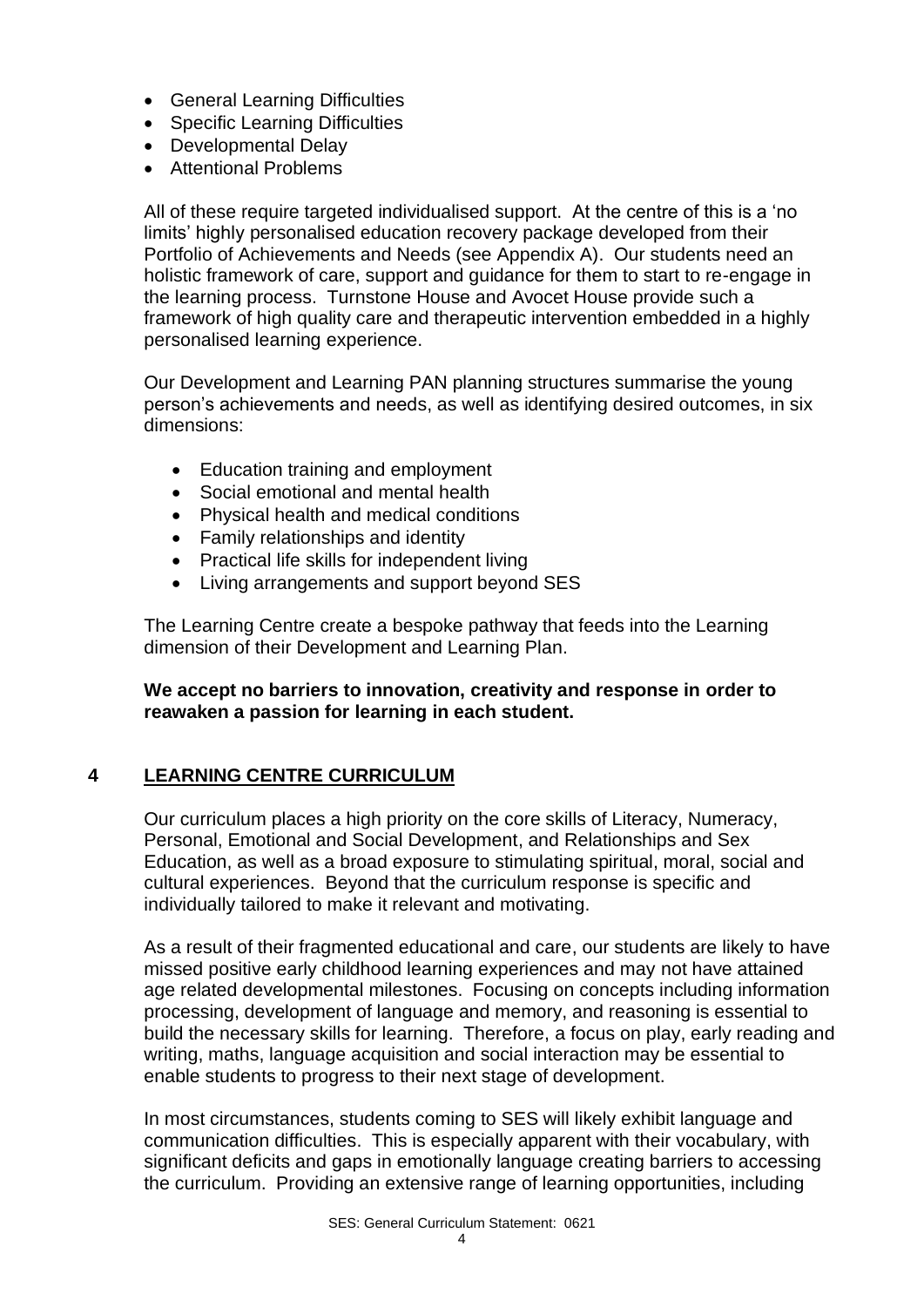experiential learning, helps address these deficits and develop the language skills needed to be successful into adulthood.

Teachers should plan for the development of personal and social capabilities in every area of personalised curriculum studies. Sound development of individuals in the areas of; attention, organisation and working with others, are viewed as pre cursors of an ability to access the broader curriculum.

Teachers should develop pupils' spoken language, reading, writing and vocabulary as integral aspects of the teaching of every subject. English is both a subject in its own right and the medium for teaching; for pupils, understanding the language provides access to the whole curriculum. Fluency in the English language is an essential foundation for success in all subjects. We aim to develop reading skills through building understanding using a range of strategies, including synthetic phonics and other key approaches, such as disciplinary and reciprocal reading.

Teachers should use every relevant subject to develop pupils' mathematical fluency. Confidence in numeracy and other mathematical skills is a precondition of success across the curriculum.

In recognition of the needs of the students, the curriculum looks to identify and prioritise a core body of knowledge and skills within core subjects, reinforced across all topics, ensuring that students both master and commit them to long term memory. The intention is to identify key themes and skills for each subject recognising what is most important, most readily accessible and what will best support children's access to wider learning and experiences and expand their cultural capital. For example, teaching in maths will prioritise an understanding of time, knowledge of times tables, simple measurements of volume, weight and length, accurate addition and subtraction.

SES is strongly committed to being at the forefront of educational thinking and practise, continually developing our pedagogical approaches to best suit the needs of all students.

#### **5 24 HOUR LEARNING: A TOTAL LEARNING ENVIRONMENT**

Learning is a life-long pervasive process not just a 'classroom' or 'school' process. It's not even just the 'academic' process. Our students learning has been compounded by moving from school to school and resettling in a variety of residential settings including foster and children's homes. SES believe it is essential that all students are provided access to a variety of experiences beyond the formally taught learning curriculum, for example experiential learning, learning in the outdoors, visits to theatres, concerts, museums, trips to historical, geographical and religious places of interest. These experiences also build cultural capital for our children.

When we talk about a total learning environment we mean learning about oneself, others around you and the world around you. When you couple this with our "no limits" philosophy it is therefore unsurprising that at SES we take advantage of all opportunities open to us for extending learning across the 24 hour cycle (See diagrammatic representation on overleaf).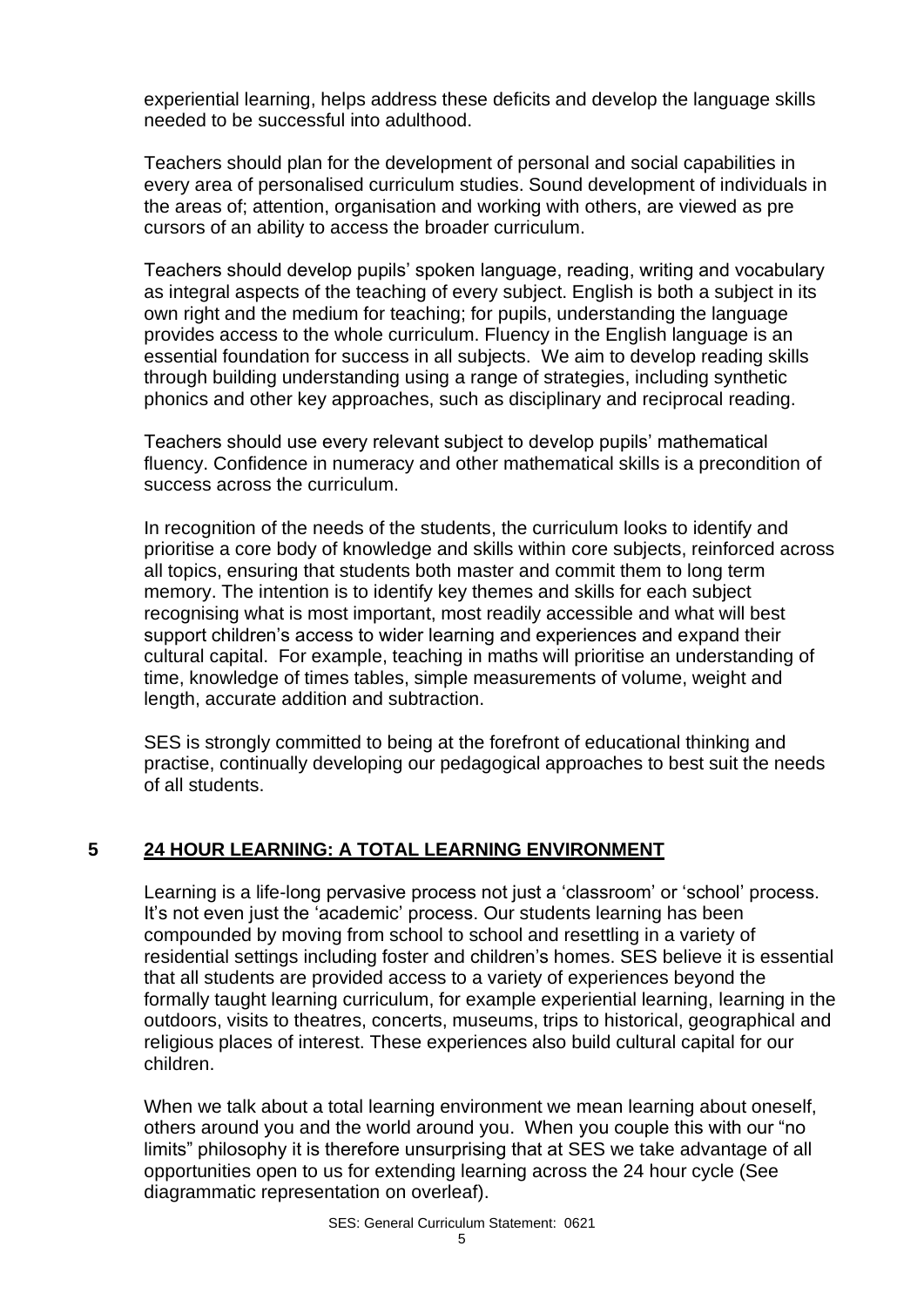

## **NO LIMITS THINKING**

This means that all staff will be 'educators' in the broadest sense and that all experiences relating to individual children can be planned, monitored and used to 'accredit' learning with Personal, Emotional and Social development being but one obvious example. Indeed there will be skills and experience across the care team that cannot be replicated in the Learning Centre team. We will take full advantage of this when planning and accounting for learning.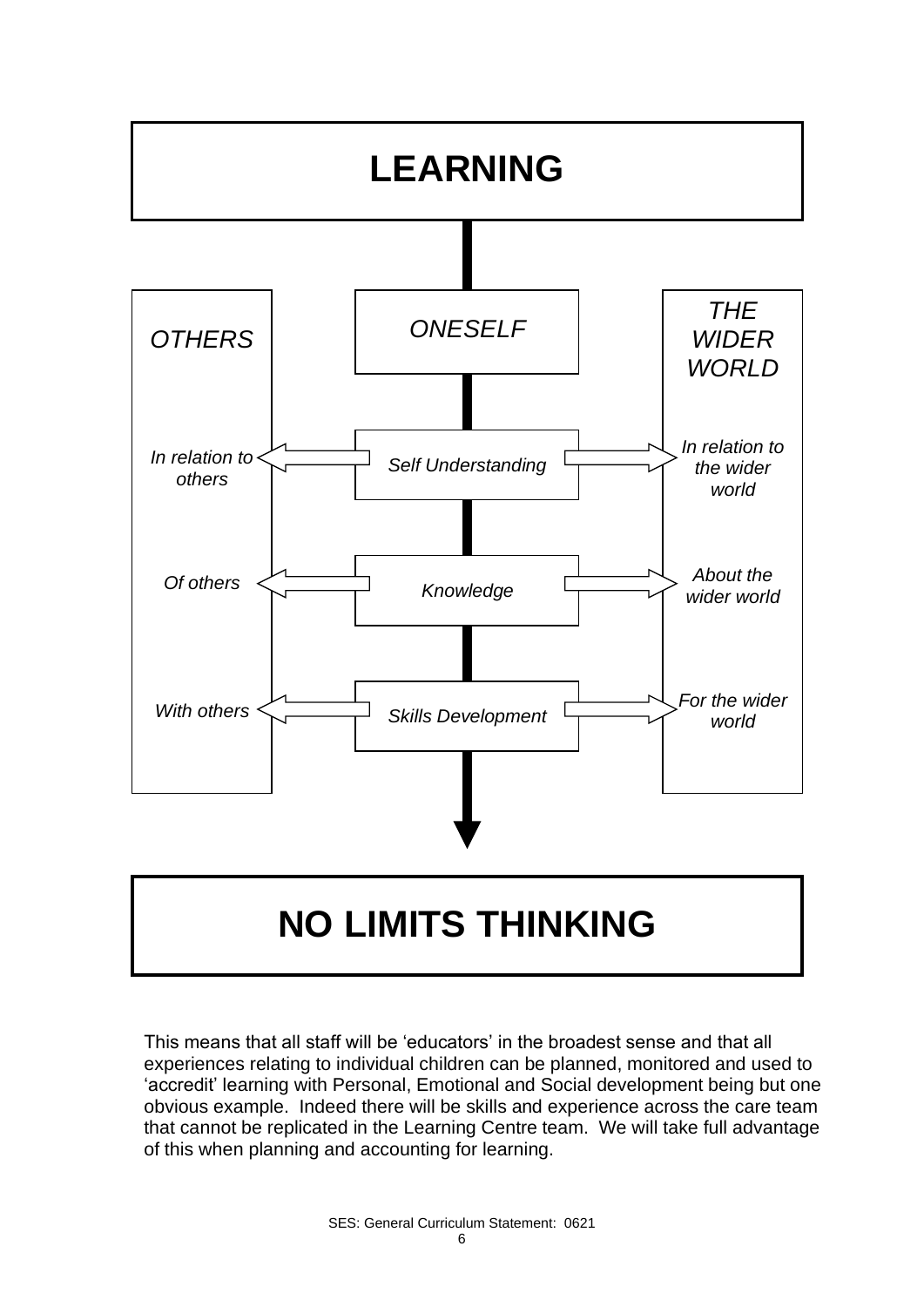#### **6 PERSONALISED LEARNING – CURRICULUM IMPLEMENTATION**

Personalised Learning is at the heart of SES philosophy. Personalised learning means:

- setting high expectations and giving every learner confidence they can succeed
- establishing what learners already know and building on it
- structuring and pacing the learning experience to make it challenging and enjoyable
- inspiring learning through passion for the subject
- making individuals active partners in their learning
- developing personal learning and thinking skills and personal qualities
- enabling children to develop the skills they will need beyond school

We demonstrate high expectations of every student, given practical form by high quality teaching based on a sound knowledge and understanding of each students' needs, as outlined in their EHCP (the legal document that describes their additional special educational needs). It means shaping teaching around the way different youngsters learn; it means taking the care to nurture the unique talents of every child.

At SES we incorporate our "no limits" philosophy with personalisation. This relies on re-exciting children with the idea of learning starting from the child's strengths, interests, talents and passions as the gateway to success. Learning becomes something one does for oneself rather than something someone else does to you.

We are not bound by logistical structures that timetable large groups of students and classes – we can literally individually timetable each student with a personalised learning package. We are equally not bound by a 'standard' teaching day, but we do guarantee to provide 25hrs per week of planned learning opportunities. At times, our approach may require a timetable that incrementally leads towards the full 25 hrs, especially after sustained periods without accessing education prior to their admission, or through periods of challenge and personal crisis.

Our schemes of learning are highly personalised, derived from National Curriculum frameworks and tailored to each young person, in order to support them in future pathways. Policy and Practice documents exist for all National Curriculum areas and subjects. These documents carefully outline how the subject is integrated into practice and how they interrelate.

We believe that an individual's capacity for learning is linked to their emotional wellbeing and that people learn in a variety of ways. We espouse an approach that allows for innovation and flexibility while guaranteeing an entitlement to high-quality educational outcomes. This embraces every aspect of school life including teaching and learning strategies, IT and Computing, curriculum choice, organisation and timetabling, assessment arrangements and relationships with the local community.

A hallmark of Turnstone House and Avocet House is high quality teaching and learning, and relationships between adults and children.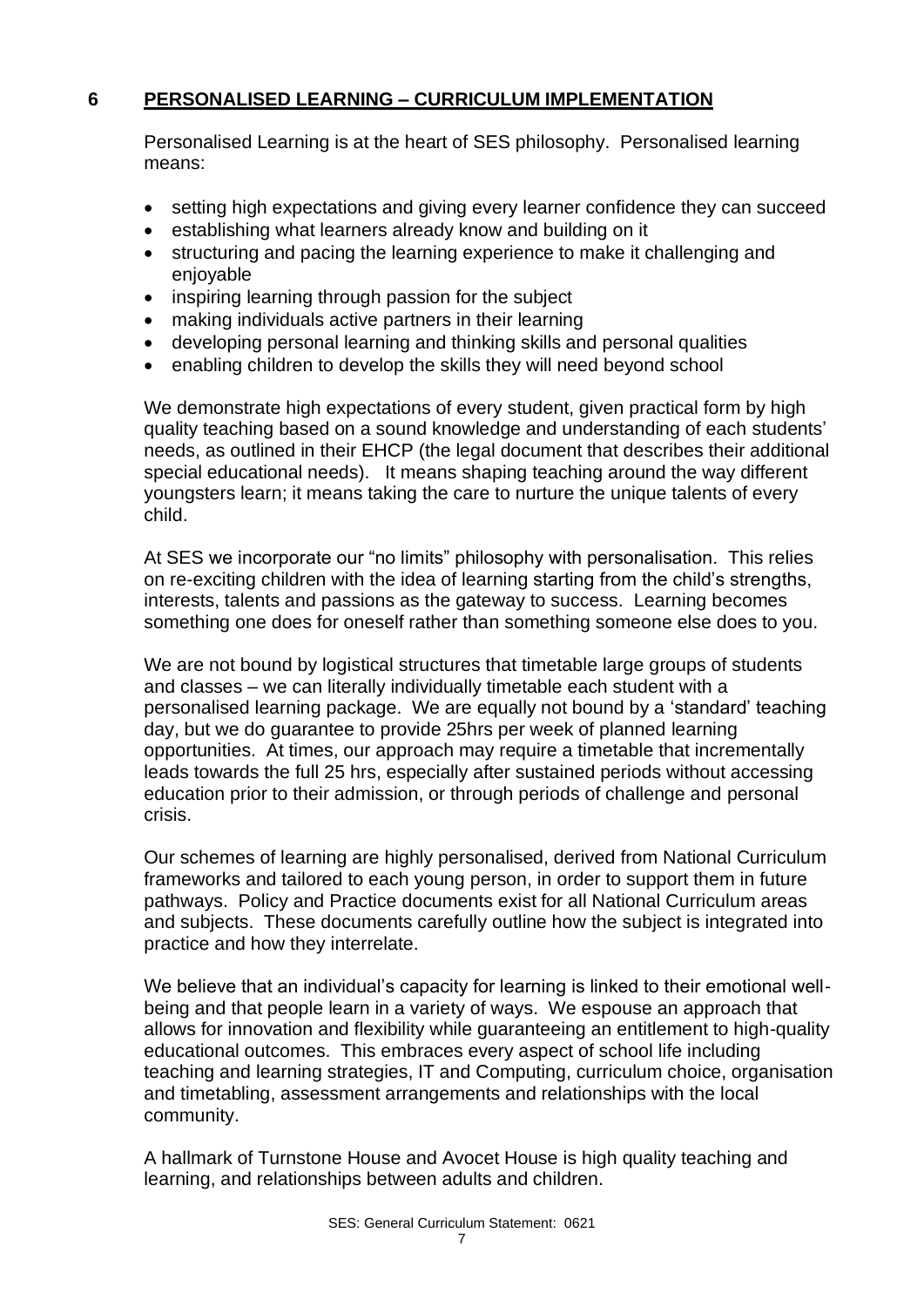#### 6.1 PERSONALISED CURRICULUM PATHWAYS

At SES we believe that the mainstream curriculum is only just catching up with what highly specialised environments have delivered for very damaged and disaffected youngsters where the priority has to be relevance and response to individual learning needs. The educational programmes and indeed wider learning experiences (24 hr learning) have to be holistic and therapeutically orientated, but rigorous in their evidencing of progress and outcomes.

On arrival, a student's initial curriculum will focus on establishing secure relationships through varied personalised experiences. Following curriculum pathways for younger students, and those with significant learning needs will be primarily designed to develop early communication and language, physical, personal, social, and emotional skills, literacy and mathematics, understanding of the world, and expressive arts and design. This may embrace imaginative learning projects, in a cross curricular approach, building on knowledge and help making sense of concepts.

As students' progress at SES, most are ready for their next stage of personal learning and development. This includes more choices and opportunity to access academic and vocational study in areas of interest and skill, whilst still providing access to core subjects and the wider curriculum areas. There is also a strong emphasis on career pathways, work experience and vocational courses, which raise aspirations and re-motivate children and students. Some of our students access bespoke learning and development packages and are supported off site at local education and skills providers.

#### **7 MEASURING PROGRESS - CURRICULUM IMPACT**

We believe that progress in learning should be judged against the National Curriculum and the usual range of accreditation available to all students. Access to the National Curriculum is an entitlement across all key stages and the relevant areas of the framework are used to assist in planning curriculum delivery. This means that despite pursuing individualised learning through students' strengths, gifts, talents and passions in an innovative and creative way, outcomes can still be mapped against the National Curriculum.

Due to the nature of their specific needs and often difficult backgrounds, many students will experience periods when their progress will stall or even regress. This has to be a factor when designing a curriculum which will identify and reinforce the essential knowledge and skills which pupils need if they are to successfully access learning in KS4 and post 16.

At SES, across both SES establishments, we are continually evolving a 'fit for purpose' assessment framework to support staff in planning for progress, and to ensure an effective, consistent and quantifiable measure of student progress.

Our SES tracking systems are guided by, but not limited to, the National Curriculum framework, referencing Age Related Expectations, to ensure the needs of our learners are met on an individual basis. Key additional progress measures also include engagement and attendance, and baseline standardised assessment. SES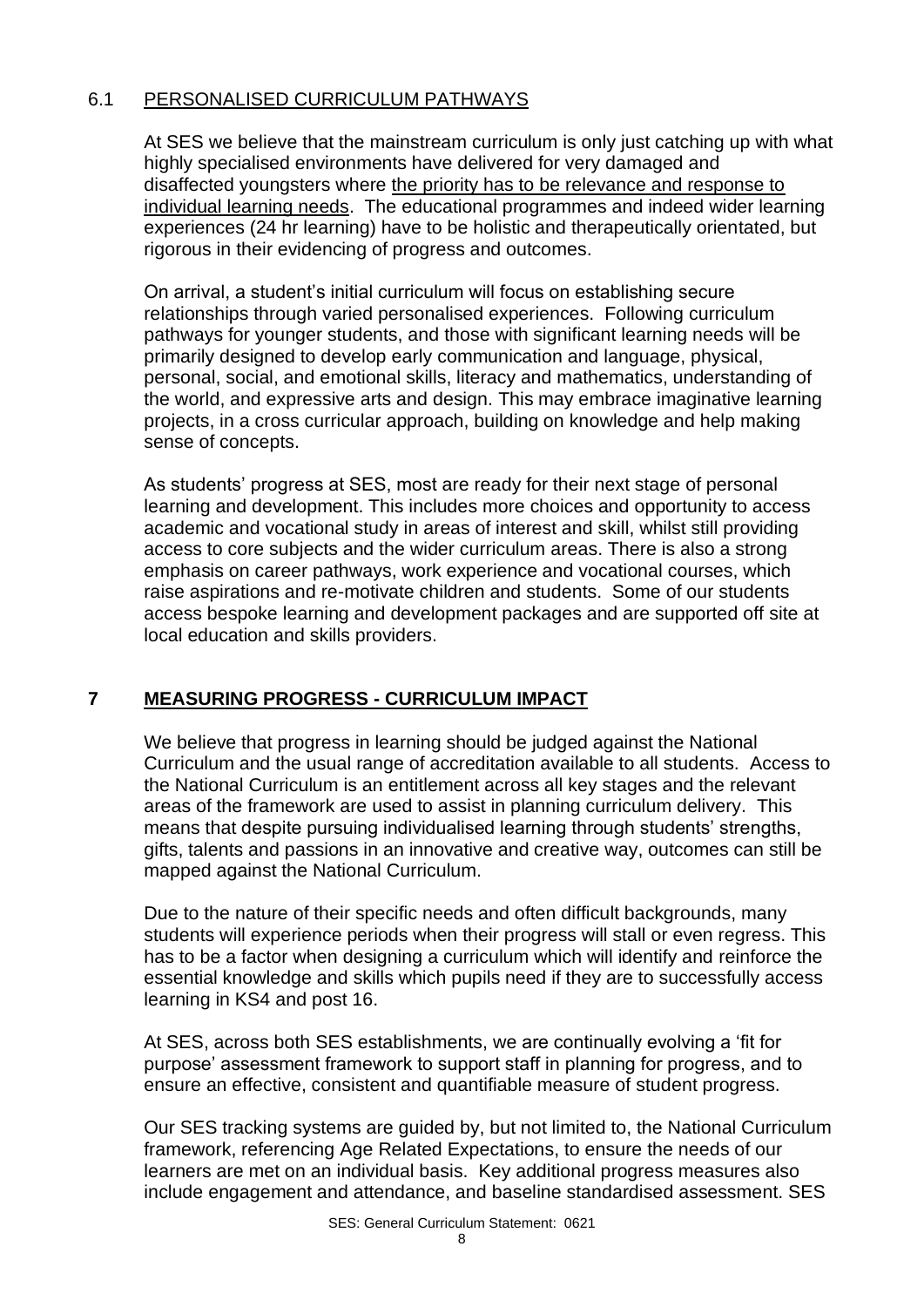have a bespoke assessment framework for Personal, Emotional and Social Development.

Progress at SES is not limited to academic progress, and so each student's progress should be considered in line with their individual Development and Learning planning structures. A wide range of systems, structures and processes support and inform views of both qualitative and quantitative progress.

#### **8 POST 16 EDUCATION**

As part of the personalised learning response delivered by SES, the opportunity for students to continue their education beyond key stage 4, when appropriate, is critical. Post 16 learning is tailored directly to the individual needs of the student, with a continuing emphasis placed on their transition towards independence. We develop pathways using extensive baseline assessments and discussions with our students, which are then tailored to an individual's needs and aspirations. Throughout this process we deliver high quality independent careers advice, which enables individuals to make free and independent choices.

At the point of admission, we create a Development and Learning Overview with six different areas of focus:

- Education, Training and Employment
- Social, Emotional and Mental Health
- Physical Health/ Medical
- Family Relationships and Identity
- Practical Lifeskills for Independent Living
- Living Arrangements and Support Beyond SES

A full range of accreditation is available, alongside increasing opportunities to develop life skills, links with employment and access to college courses. The aim is to ensure the appropriate continuation of learning for all post 16 students. Turnstone House and Avocet House work in close liaison with college providers to ensure that suitable arrangements are made to support each individual through specific post 16 programmes of study, and further develop the personalised 24 hour curriculum to best ensure success at this stage of education.